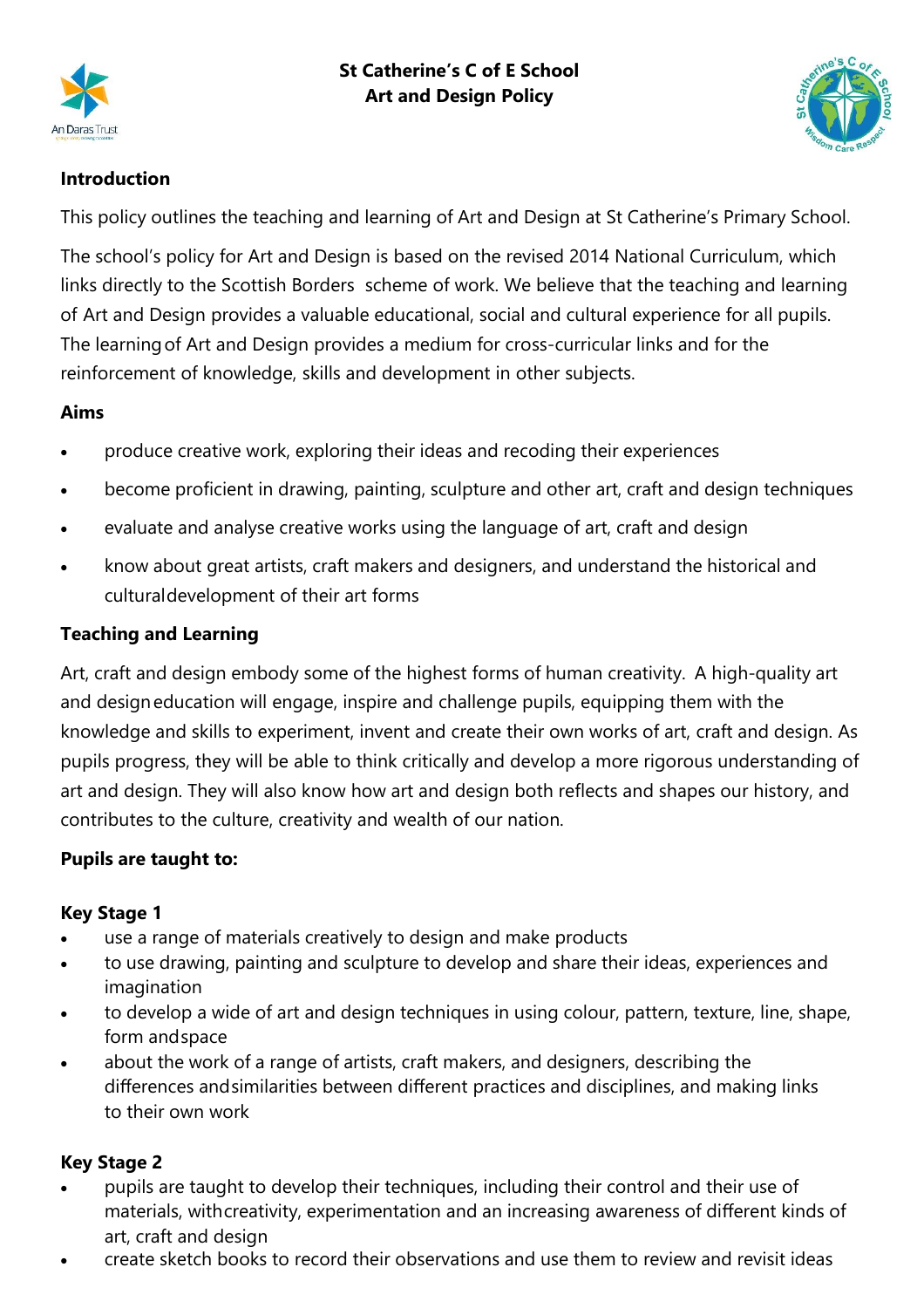- improve their mastery of art and design techniques, including drawing, painting, and sculpture with arange of materials (for example, pencil, charcoal, paint, clay)
- about great artists, architects and designers in history

### **Planning**

Lessons are planned using the Scottish Borders Progressions. When appropriate planning is annotated with indication of:

- TA Support
- Differentiation

### **Links with the wider community and extra-curricular opportunities**

Children have opportunities to explore, demonstrate and extend their artistic interest further through:

- visiting exhibitions
- attending local arts festivals
- entering local contests
- attending workshops led by professional artists in the community
- display work on the school website
- after school art clubs are led by art subject specialist teachers

# **Curriculum Links**

Learning about art and design presents opportunities for the reinforcement of knowledge, skills andunderstanding in applying to other curriculum areas. These opportunities can be exploited through aspects of:

- Literacy: developing creativity in writing
- ICT: use the internet to research, another tool to explore, design and create images
- PSCHE: knowledge and understanding of art in other countries and societies
- Numeracy: development of shape and space
- Geography: recording ideas –map work
- Science: recording observations in detail, designing formats to record ideas clearly
- Music: rhyming, rhythm, singing, composition, world music
- RE: appreciation of religious art, use of art to make sense, explore and create understanding
- History: work relating to the study of famous artists around the world
- PE: shape and space (symmetry)
- DT designing, aesthetic qualities

# **Assessment**

Teachers assess children's progress informally during the lessons, evaluating progress against the outcomes stated within the units.

Art is assessed formally throughout the year by teachers using assessment criteria tables, which breakdown and give examples of what to look for within the four areas of:

- Skills (generating ideas: skills of designing and developing ideas)
- Making (skills of making art, craft and design)
- Evaluating (skills of judgement and evaluation)
- Knowledge and understanding (acquiring and applying knowledge to inform progress) Children are assessed within new guide lines for assessment: developing, secure or exceedingexpectations.